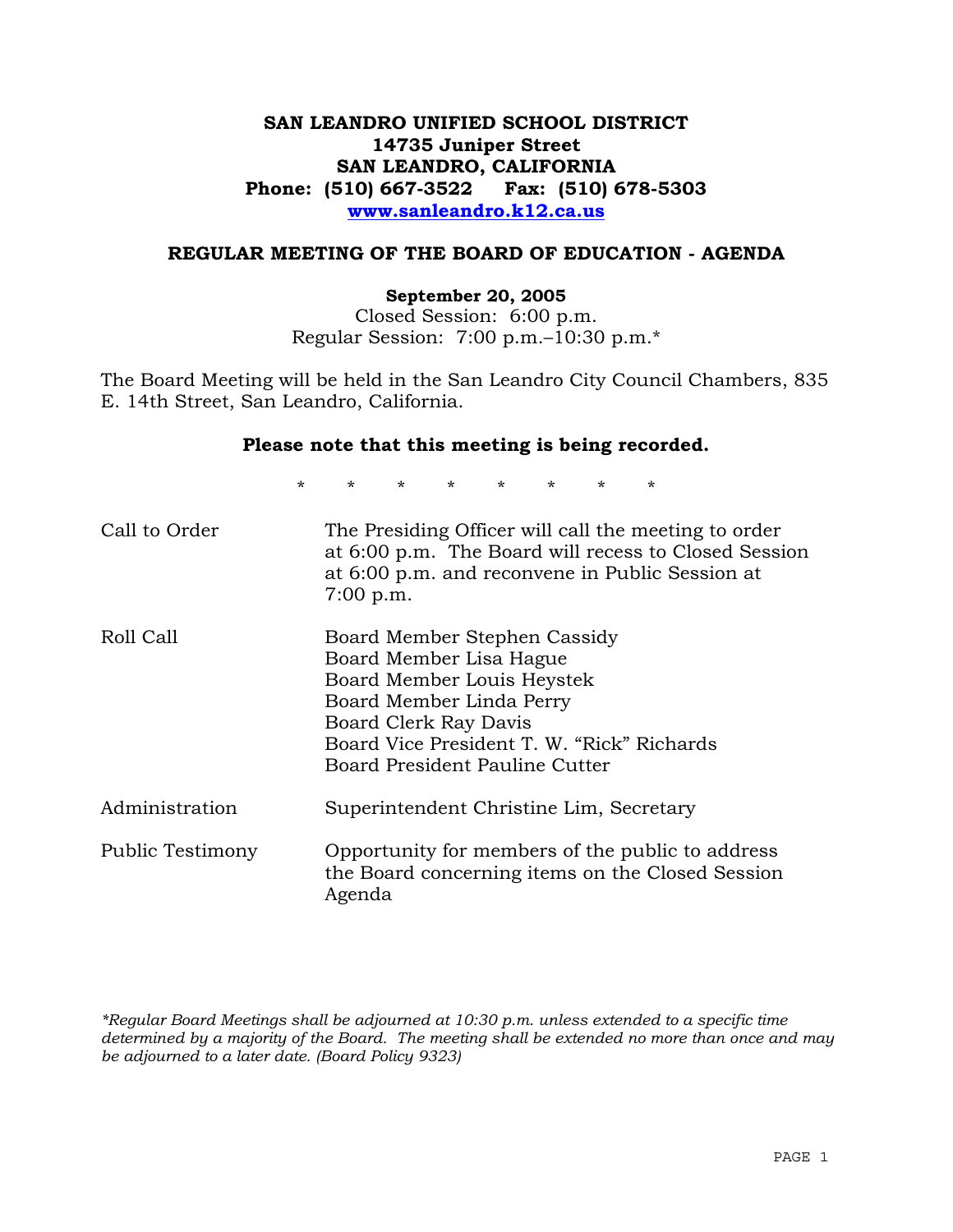Prior to the Public Session, the Board will meet in Closed Session pursuant to Government Code Sections 54957, and 54956.9(b).

- a) Public Employee Performance Evaluation, Title: Superintendent's Evaluation
- b) Public Employee Discipline/Dismissal/Release
- c) Conference with Legal Counsel Anticipated Litigation Significant exposure to litigation pursuant to Government Code

| Report Closed<br>Session Action | Motion __________ Second __________ Vote ________ |                                                   |                                                                                                                                                                                                                                                                                                                                                                                                                                                                                                                                                                                                                                                                                                                                                                                                                                                                                                                                                                                                                        |
|---------------------------------|---------------------------------------------------|---------------------------------------------------|------------------------------------------------------------------------------------------------------------------------------------------------------------------------------------------------------------------------------------------------------------------------------------------------------------------------------------------------------------------------------------------------------------------------------------------------------------------------------------------------------------------------------------------------------------------------------------------------------------------------------------------------------------------------------------------------------------------------------------------------------------------------------------------------------------------------------------------------------------------------------------------------------------------------------------------------------------------------------------------------------------------------|
| Pledge of Allegiance            |                                                   |                                                   |                                                                                                                                                                                                                                                                                                                                                                                                                                                                                                                                                                                                                                                                                                                                                                                                                                                                                                                                                                                                                        |
| Approve Agenda                  | 2005                                              | Motion __________ Second __________ Vote ________ | Approve the Regular Meeting Agenda of September 20,                                                                                                                                                                                                                                                                                                                                                                                                                                                                                                                                                                                                                                                                                                                                                                                                                                                                                                                                                                    |
| Legal Statement                 | 54954.2(a)                                        |                                                   | Members of the audience who wish to address the<br>Board are asked to complete the yellow card available at<br>the entrance and submit it to the Board's Administrative<br>Assistant. Speakers who have completed the card will be<br>called when the item is reached on the agenda or, for<br>non-agenda items, during the Public Testimony. Cards<br>are to be turned in before the item is reached on the<br>agenda. Please note that this meeting is being recorded.<br>State law prohibits the Board of Education from taking<br>any action on or discussing items that are not on the<br>posted agenda except to A) briefly respond to statements<br>made or questions posed by the public in attendance; B)<br>ask questions for clarification; C) provide a reference to a<br>staff member or other resource for factual information in<br>response to the inquiry; or D) ask a staff member to<br>report back on the matter at the next meeting and/or put<br>it on a future agenda. (Government Code Section |
| <b>REPORTS</b>                  |                                                   | <b>Student Representatives' Reports</b>           |                                                                                                                                                                                                                                                                                                                                                                                                                                                                                                                                                                                                                                                                                                                                                                                                                                                                                                                                                                                                                        |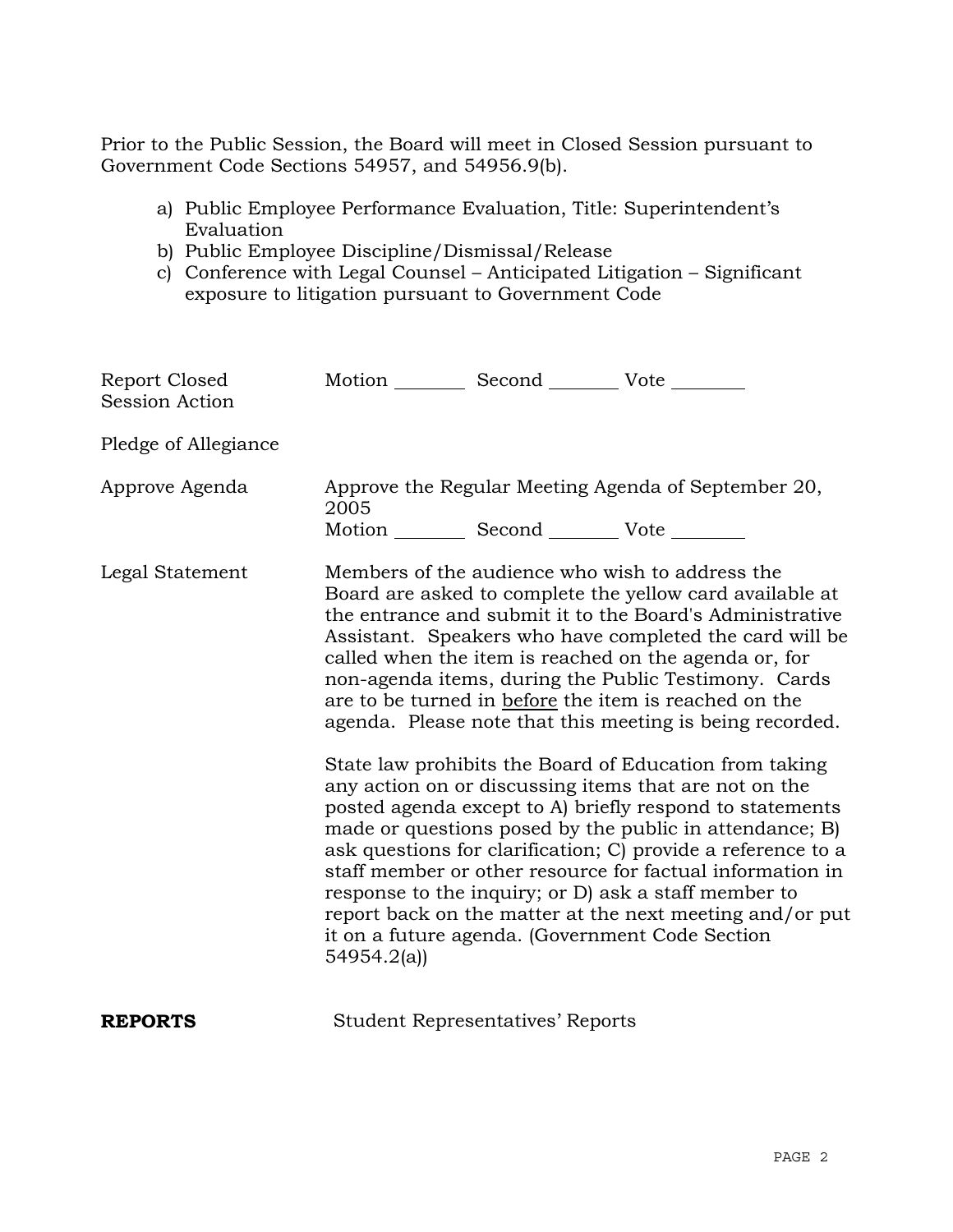# **PRESENTATIONS**

- \* Educational Services will provide a comprehensive presentation related to student academic performance including:
	- District Standardized Testing and Reporting (STAR) Results and School-wide Adequate Yearly Progress (AYP)
	- District-wide English Learner Results
	- District Bilingual Results
- \* Fern Tiger Associates will report on community perceptions of the District's successes and challenges and recommendations related to communication and outreach.

# **PUBLIC TESTIMONY ON NON-AGENDA ITEMS**

## **PUBLIC HEARING**

A public hearing will be held regarding sufficiency of instructional materials for 2005/06.

**REPORTS** Correspondence Superintendent's Report Board Committee Reports

- Advocacy
- City/District Liaison
- Facilities/Technology

Board Representatives' Reports

• San Leandro Collaborative

## **CONSENT ITEMS**

These items are considered routine and may be enacted by a single motion. At the request of any member of the Board, any item on the consent agenda shall be removed and given individual consideration for action as a regular agenda item.

### General Services

| $1.1-C$           | <b>Staff Recommendation:</b> |        |                                                  |
|-------------------|------------------------------|--------|--------------------------------------------------|
| Approval of Board |                              |        | Approve the minutes of the regular Board meeting |
| Minutes $-$       | held on September 7, 2005.   |        |                                                  |
| September 7, 2005 | Motion                       | Second | Vote                                             |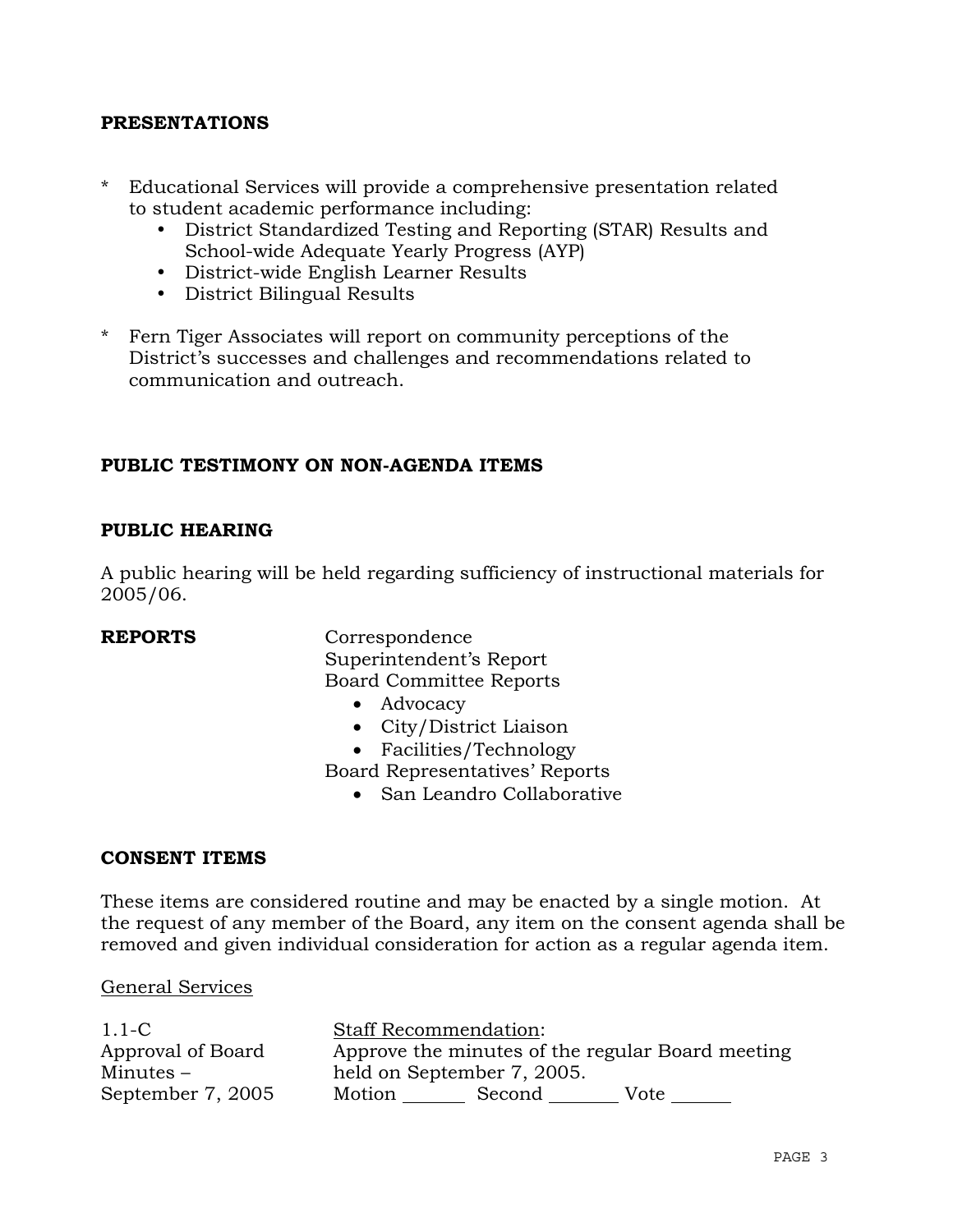# Human Resources

| $2.1-C$<br>Acceptance of<br>Personnel Report                                           | <b>Staff Recommendation:</b><br>Accept Personnel Report as submitted.<br>Motion _________ Second __________ Vote _______                                                                                                                                      |
|----------------------------------------------------------------------------------------|---------------------------------------------------------------------------------------------------------------------------------------------------------------------------------------------------------------------------------------------------------------|
| $2.2 - C$<br>Renewal of Student<br><b>Teaching Agreements</b>                          | Staff Recommendation:<br>Approve the renewal of the Student Teaching<br>Agreements between the District and Mills<br>College.                                                                                                                                 |
|                                                                                        | Motion Second Vote                                                                                                                                                                                                                                            |
| $2.3-C$<br>Resolution #05-42,<br>Variable Term Waiver<br>Request                       | <b>Staff Recommendation:</b><br>Adopt Resolution #05-42, Variable Term Waiver<br>Request.<br>Motion Second Vote                                                                                                                                               |
| $2.4-C$<br>Change of Job Title<br>from Instructional<br>Assistant to Para-<br>Educator | Staff Recommendation:<br>Approve CSEA's request to change the job title<br>from Instructional Assistant to Para-Educator.<br>Motion Second Vote                                                                                                               |
| $2.5-C$<br>Resolution #05-43 for<br>Teachers Teaching Out<br>of Subject Area           | Staff Recommendation:<br>Adopt Resolution #05-43 authorizing holders of a<br>Multiple Subject or Standard Teaching Credential<br>to teach out of their major/minor area per<br>Education Code 44256(b).<br>Motion Second Vote                                 |
| $2.6-C$<br>Resolution #05-44 for<br>Teachers Teaching Out<br>of Subject Area           | <b>Staff Recommendation:</b><br>Adopt Resolution #05-44 authorizing holders of a<br>Single Subject or Standard Teaching Credential to<br>teach out of their major/minor area per<br>Education Code 44258.2.<br>Motion _________ Second _________ Vote _______ |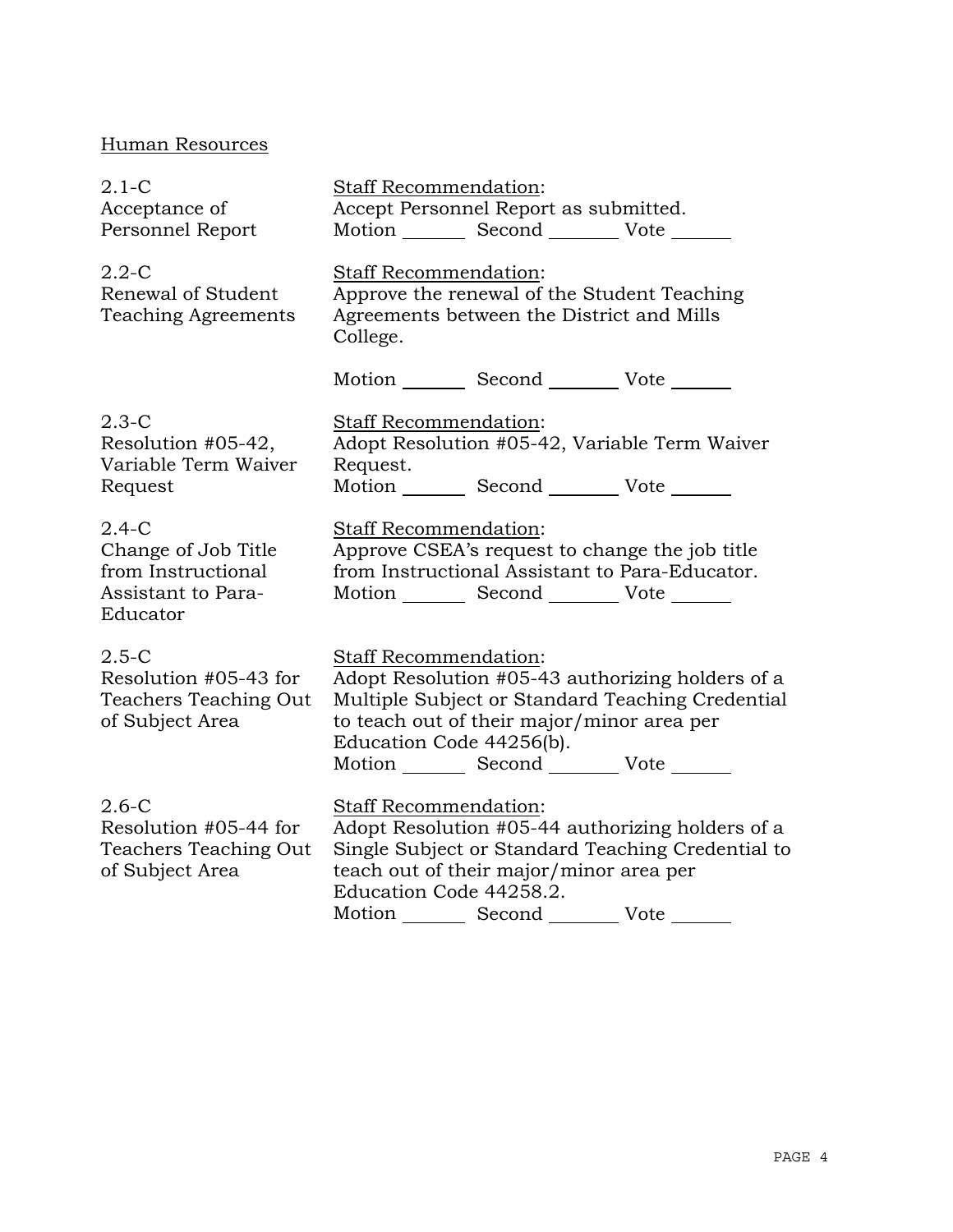# Educational Services

| $3.1-C$<br>Acceptance of<br>Donations                                                             | Staff Recommendation:<br>Approve the acceptance of gifts to the District as<br>follows:                                                                                                                                  |  |
|---------------------------------------------------------------------------------------------------|--------------------------------------------------------------------------------------------------------------------------------------------------------------------------------------------------------------------------|--|
|                                                                                                   | <b>Garfield Elementary School</b><br>• Various office supplies from The Companion<br>Group<br>• Various games and miscellaneous items for a<br>$K/1$ class from Gerald & Julie Neira                                     |  |
|                                                                                                   | <b>Wilson Elementary School</b><br>• 600 Backpacks from Costco, San Leandro                                                                                                                                              |  |
|                                                                                                   | <u> John Muir Middle School</u><br>• Sonnet RAID B3 PCI card, 60 GB IDE drive,<br>Mac software and other accessories from Don't<br>Be Frantic Computer Services                                                          |  |
|                                                                                                   | Motion Second Vote                                                                                                                                                                                                       |  |
| $3.2-C$<br>Non-Public School<br>Contracts                                                         | Staff Recommendation:<br>Approve the Non-Public School Contracts for<br>Special Education Students.<br>Motion _________ Second __________ Vote _______                                                                   |  |
| $3.3-C$<br>Resolution #05-41<br>Sufficiency of<br><b>Instructional Materials</b><br>for 2005-2006 | Staff Recommendation:<br>Adopt Resolution #05-41, Sufficiency of<br>Instructional Materials for 2005-2006.<br>Motion _________ Second __________ Vote ______                                                             |  |
| <b>Business, Operations and Facilities</b>                                                        |                                                                                                                                                                                                                          |  |
| $4.1 - C$<br>Ratification of Payroll                                                              | <b>Staff Recommendation:</b><br>Ratify July 2005 payroll in the amount of<br>$$1,223,816.90$ and August 2005 payroll in the<br>amount of \$1,683.826.50.<br>Motion _________ Second __________ Vote _______              |  |
| $4.2 - C$<br>Approval of Bill<br>Warrants                                                         | <b>Staff Recommendation:</b><br>Approve Bill Warrants #88183151-88198722 in<br>the amount of $$10,145,328.63$ for July 2005; and<br>Bill Warrants #88199112-88205327 in the<br>amount of \$4,235,684.19 for August 2005. |  |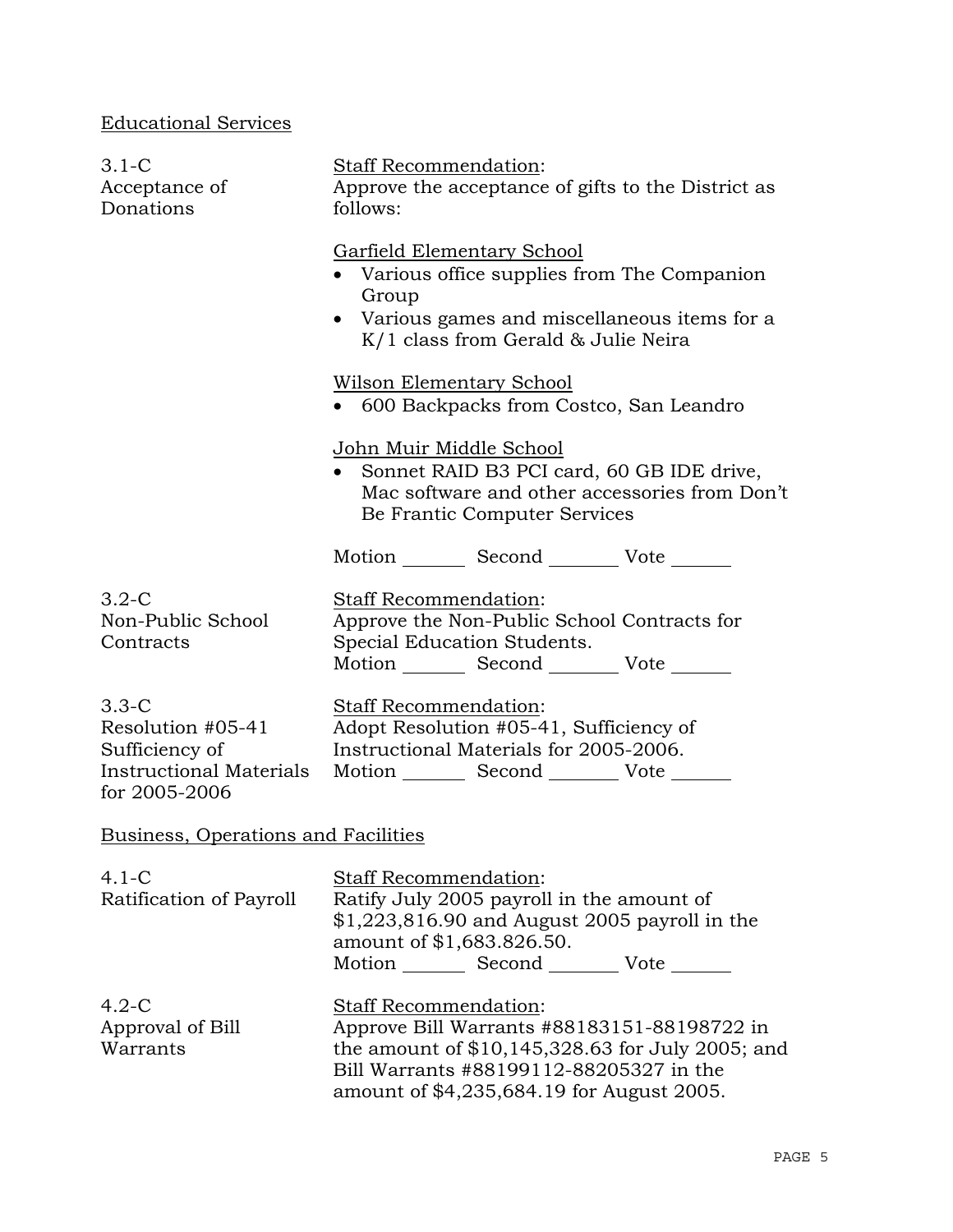Motion Second Vote \_\_\_\_\_\_

| $4.3-C$               | <b>Staff Recommendation:</b>                    |
|-----------------------|-------------------------------------------------|
| Change Order #17,     | Approve Change Order #17 for Fedcon General     |
| Jefferson Elementary- | Contractors, Inc., for the Jefferson Elementary |
| Increment II          | School – Increment II, Bid Package No. 03.01.   |
|                       | Motion<br>Second<br>Vote                        |

# **CONFERENCE**

These items are submitted for advance planning and to assist the Board in establishing future agenda items. The Board may, however, take action on the following:

General Services

| $1.1-CF$                    | <b>Staff Recommendation:</b>                    |
|-----------------------------|-------------------------------------------------|
| Resolution #05-45,          | The Board will discuss and consider adopting    |
| <b>Opposing Proposition</b> | Resolution #05-45, in opposition to Proposition |
| 74 - Public School          | 74 – Public School Teachers, Waiting period for |
| Teachers, Waiting           | Permanent Status., Dismissal, and Initiative    |
| Period for Permanent        | Statute.                                        |
| Status, Dismissal, and      | Motion<br>Second<br>Vote                        |
| Initiative Statute          |                                                 |
| $1.2-CF$                    | <b>Staff Recommendation:</b>                    |

| Resolution #05-46,          | The Board will discuss and consider adopting                            |
|-----------------------------|-------------------------------------------------------------------------|
| <b>Opposing Proposition</b> | Resolution #05-46, in opposition to Proposition                         |
|                             | 76 – The California Live 76 – The California Live Within Our Means Act. |
| Within Our Means Act        | Motion<br>Second<br>Vote                                                |

# **INFORMATION**

# Business, Operations and Facilities

| $4.1 - I$              | <b>Staff Recommendation:</b>                     |
|------------------------|--------------------------------------------------|
| Miscellaneous Receipts | Miscellaneous receipts in the amount of          |
|                        | \$11,576,372.31for July 2005; and \$6,243,648.29 |
|                        | for August 2005, have been deposited in the      |
|                        | Treasury of Alameda County.                      |